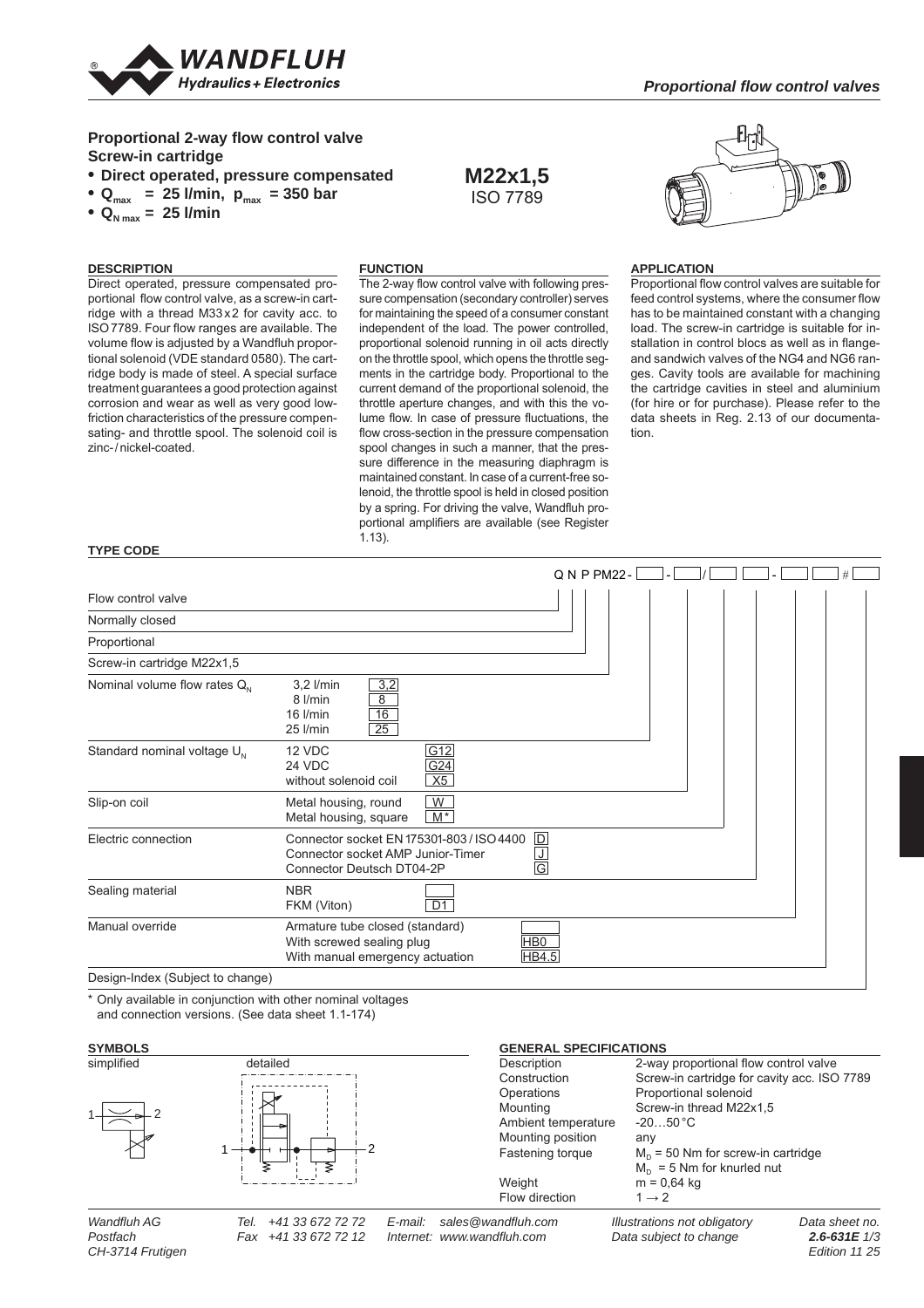

#### **ELECTRICAL SPECIFICATIONS**

| Construction                                | Proportional solenoid, wet pin push type,                       |                        |  |  |
|---------------------------------------------|-----------------------------------------------------------------|------------------------|--|--|
|                                             | pressure tight                                                  |                        |  |  |
| Standard nominal voltage                    | $U = 12 VDC$                                                    | $U = 24 VDC$           |  |  |
| Limiting current                            | $I_G$ = 1360 mA                                                 | $I_c = 680 \text{ mA}$ |  |  |
| Relative duty factor                        | 100 % ED (see data sheet 1.1-430)                               |                        |  |  |
| <b>Protection class</b><br>acc. to EN 60529 | Connection version<br>D: IP65<br>J: IP66<br>$G: IP67$ and $69K$ |                        |  |  |

For further electrical specifications see data sheet 1.1-173 (W)  $1.1 - 174(M)$ 

# **CHARACTERISTICS** Oil viscosity ν = 30 mm2/s



 $Q = f(p)$  Leakage volume flow characteristics Q [cm<sup>3</sup>/min]



### **HYDRAULIC SPECIFICATIONS**

| Fluid                    | Mineral oil, other fluid on request         |
|--------------------------|---------------------------------------------|
| Contamination efficiency | ISO 4406:1999, class 18/16/13               |
|                          | (Recommended filtration grade               |
|                          | (6.0.10 ≥ 75)                               |
|                          | see data sheet 1.0-50/2                     |
| Viscosity range          | 12 mm <sup>2</sup> /s320 mm <sup>2</sup> /s |
| Fluid temperature        | $-20+70 °C$                                 |
| Peak pressure            | $p_{max}$ = 350 bar                         |
| Nominal volume flow      | $Q_{N}$ = 3,2/8/16/25 l/min                 |
| Max. Volume flow         | $Q_{\text{max}}$ = 25 I/min                 |
| Min. Volume flow         | $Q_{\min} = 0.1$ I/min                      |
| Leakage volume flow      | see characteristics                         |
| Repeatability            | ≤ 2 %*                                      |
| Hysteresis               | ≤ 5%*                                       |
|                          | * at optimal dither signal                  |
|                          |                                             |

 $Q = f(p)$  Volume flow pressure characteristics